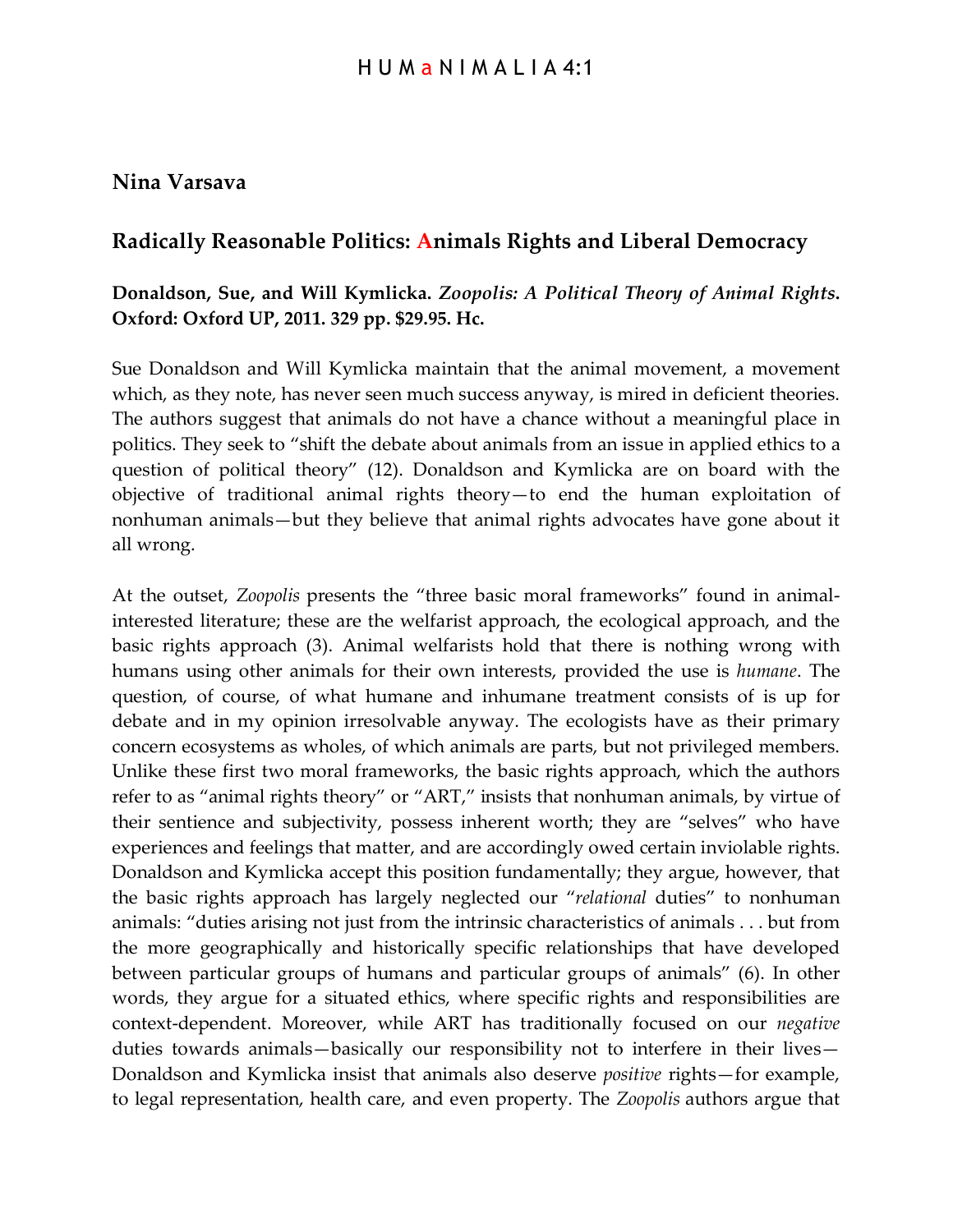animal rights theory is in need of a political framework, and in particular a liberal democratic one. They focus on the concepts of citizenship, denizenship, and sovereignty as key to establishing a rights-based position for nonhuman animals in a world where no one, regardless of species, remains unaffected by, or indifferent to, the actions of

The authors divide nonhuman animals, roughly, into three categories: domesticated animals, wild animals, and liminal animals. Domesticated animals, they argue, deserve citizenship rights alongside human citizens. Donaldson and Kymlicka resist the abolitionist argument, defended most notably by Gary Francione, which holds that domesticated animals are inevitably exploited animals and that, therefore, relations between humans and domesticated animals are necessarily unjust. The authors are slightly misleading in their construal of the abolitionist position. They suggest that *abolition* here means abolition *of domesticated animals*, which is not exactly correct, even though the abolition of domesticated animals is an eventuality of the abolitionist argument as conceived by Francione and others. Abolitionists seek to abolish all animal exploitation. Donaldson and Kymlicka are themselves abolitionists of a sort—it's just that they believe ending animal exploitation and keeping domesticated animals are compatible. They believe that "[r]elations between humans and domesticated animals can be reordered in a just way if they are reconceived along the lines of membership and citizenship" (73). In other words, we can establish ethical relationships with the domesticated animals amongst us by granting them a nuanced form of citizenship.

The authors maintain that the traditional idea of citizenship, both in the popular imagination and political theory, over-emphasizes and over-values rational and intellectual capacities—to the detriment of not only nonhuman animals but also many humans, including the mentally disabled. In order to make space for nonhuman animals within citizenship theory, Donaldson and Kymlicka turn to the idea of "dependent agency," which has been developed extensively in the disability movement. Nonhuman animals, like many (and arguably all) humans, depend upon others to attend to and facilitate their agencies. As the authors note, domesticated animals express their needs and desires to us "[t]hrough a vast repertoire of vocalizations, gestures, movements, and signals" (109). Domesticated animal citizenship would accord rights to domesticated animals based on their needs and desires, and out of respect for their agencies; these rights, in the authors' imagination, would include the right to socialization, freedom of movement, and political representation. Above all, "a citizenship approach asserts the fundamental equality of all members of the

human beings.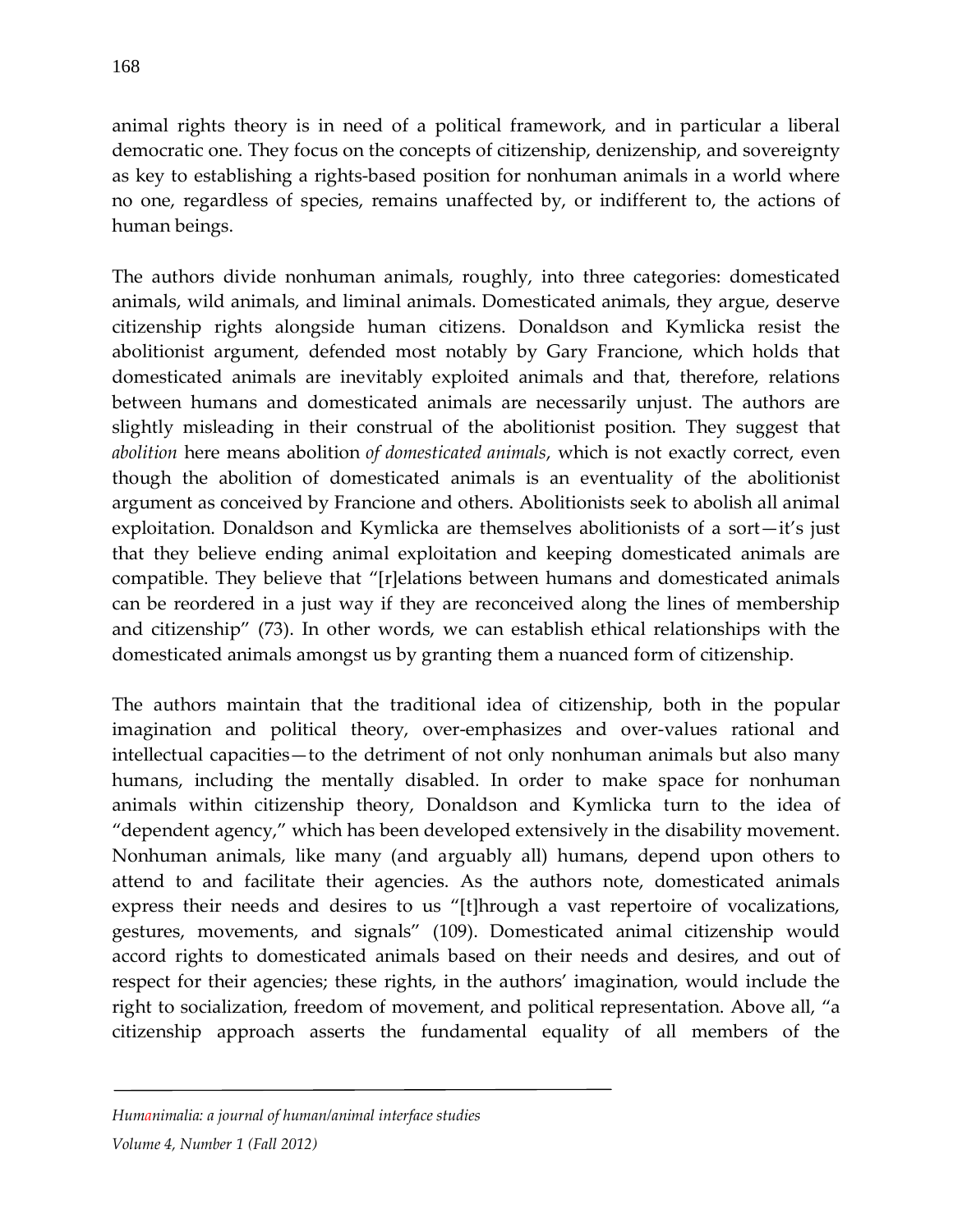community" (155)—and so, in Donaldson and Kymlicka's view, applying a citizenship model to domesticated animals would make obsolete their exploitation.

In contrast to domesticated animals, wild animals are not part of human society, and do not, in general, rely upon humans to meet their needs and wants. It would not make sense, then, to grant them membership in human communities; indeed, it would do them no good. Instead, with respect to wild animals, Donaldson and Kymlicka turn to the concepts of international justice and sovereignty. "[W]e need to think about wild animal communities," they write, "as organized and self-governing communities" (166). We need, accordingly, to respect their right to sovereignty—to autonomy and selfdetermination. This means only interfering in wild animal communities when doing so would facilitate them in their own self-determined projects. It also means reducing the inordinate degree of risk we impose upon wild animals—by, for example, "rethinking our highways in many ways: relocating them away from large wildlife populations; creating buffer zones, travel corridors, and tunnels; lowering speed limits and redesigning cars" (189). Most drastically, respecting the sovereign rights of wild animals would mean

"an end to expansion of human settlement" (193). Because all livable territory not presently settled by human beings is occupied to some degree by wild animals, and given the tremendous destruction that human settlement wreaks on wild animal communities, further human encroachment on sovereign animal territory is morally indefensible. In sum, Donaldson and Kymlicka's approach to wild animals defends their sovereignty "on the grounds that there is a great moral value at stake in the autonomy of wild animal communities, and that establishing relationships of sovereignty is the best way of respecting those moral values" (207).

Liminal animals constitute the final category of nonhuman animal addressed in *Zoopolis*. Donaldson and Kymlicka criticize animal rights theory for largely ignoring these animals, neither wild nor domestic, and thereby perpetuating the false wild/domestic dichotomy. "From a legal and moral perspective," they attest, "[liminal animals] are amongst the least recognized or protected animals" (211). Liminal animals are those animals—including, for example, raccoons, rats, and crows—who have not been domesticated by humans, but nonetheless share spaces and resources with human communities. Donaldson and Kymlicka argue that liminal animals are best served through a denizenship model: "Denizenship combines secure residence with exemption from, or reduction of, some of the rights and responsibilities of citizenship" (230). In this model, liminal animals would be protected from the mass extermination that they are

*Nina Varsava — Radically Reasonable Politics: Animal Rights and Liberal Democracy*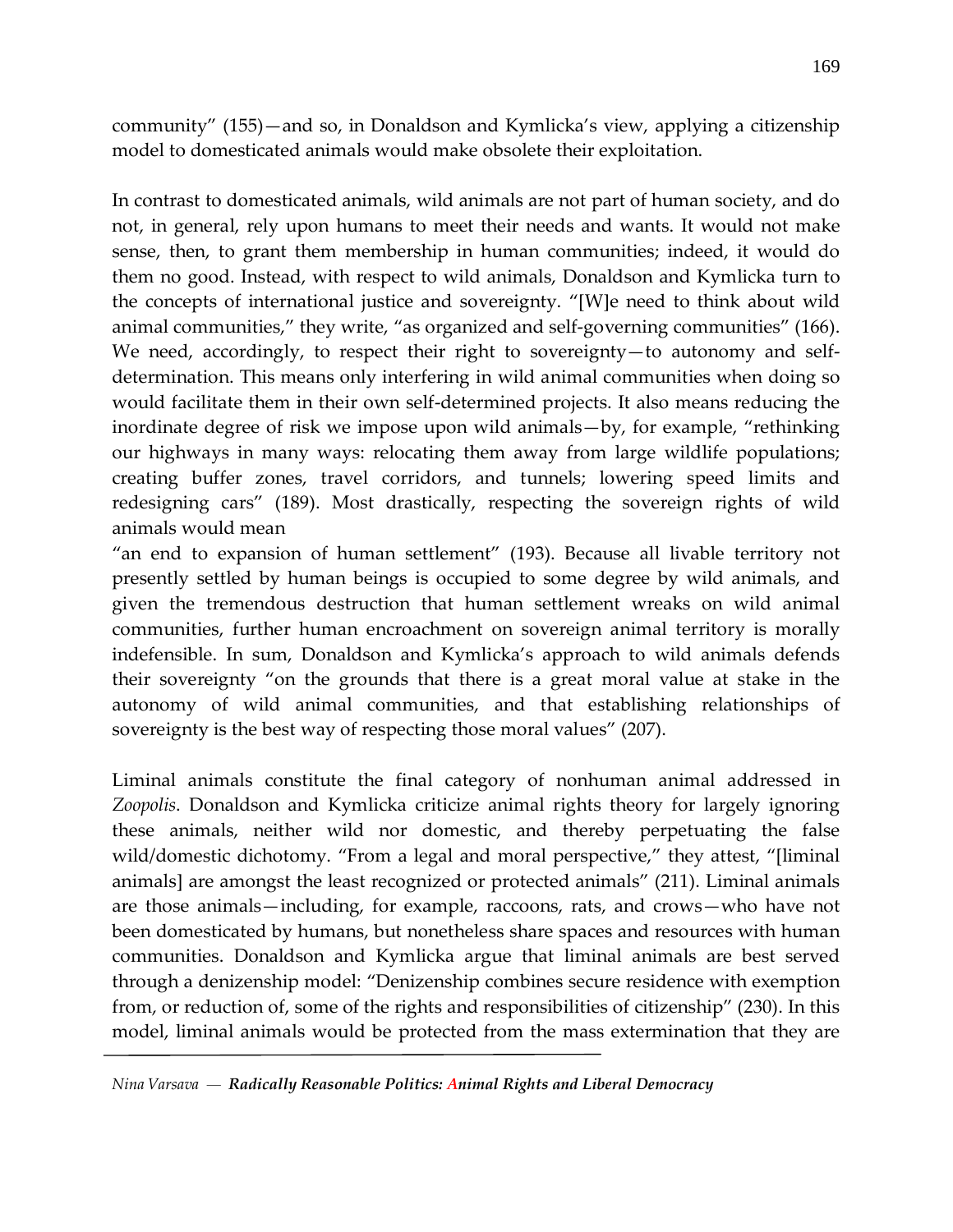170

so often subjected to, and their way of life in human-animal society would be rightly secured. "The values of liminal denizenship," the authors note, "are in fact the same as for domestic co-citizenship and wild animal sovereignty—values of moral equality, autonomy, individual and communal flourishing" (251).

*Zoopolis* presents a meticulously principled, thorough—and maybe, hopefully, even realistic—theory, which in many ways improves upon preexisting theories of animal rights. Donaldson and Kymlicka's argument is weakened, however, by a number of specious analogies that they draw between human and animal situations. Perhaps the most conspicuous of these is their comparison of human slaves and domesticated animals. They point out that Americans abolished slavery without abolishing the individuals themselves who had been slaves; therefore, they argue, we can abolish the exploitation of domesticated animals without abolishing the animals themselves. They use this analogy to counter the claims of animal rights theorists like Francione, who argue that the existence of domesticated animals is inherently unjust. Donaldson and Kymlicka do not acknowledge a crucial difference between human slaves and domesticated animals: that is, human slaves are not *biologically* slaves; there is nothing inherent about their position as slaves in human society—which is why the abolishment of slavery did not entail the abolishment of the individuals themselves. In the case of domesticated animals, however, groups have been biologically, and in many cases irreversibly, altered through human intervention. While humans were able to extinguish slaves *qua* slaves—we have no way of extinguishing domesticated animals *qua* domesticated animals, without, that is, extinguishing the animals themselves. Donaldson and Kymlicka fail to engage genuinely with the argument against domesticated animals because they fail to consider the primary point: that to a large extent at least, domesticated animals were specifically bred to be subordinate and subservient—characteristics that are difficult if not impossible to separate from a condition of exploitation. Their sloppiness with this analogy and others, analogies that are not anyway essential to their argument, detracts unfortunately from their otherwise exceptionally well-reasoned theory.

With *Zoopolis*, Donaldson and Kymlicka want "to shift the animal question from applied ethics to political theory" (263, n.22). It seems to me that a human-animal political theory is precisely an applied ethics, but maybe that's beside the point. Any theory of animal ethics that cares about real animals ought to be political—*Zoopolis* not only makes this point, but itself makes a great contribution towards the politicization of animal ethics. The book, however, is far from alone in its endeavor to connect animal ethics and political theory; increasingly, the animal question is gaining ground in